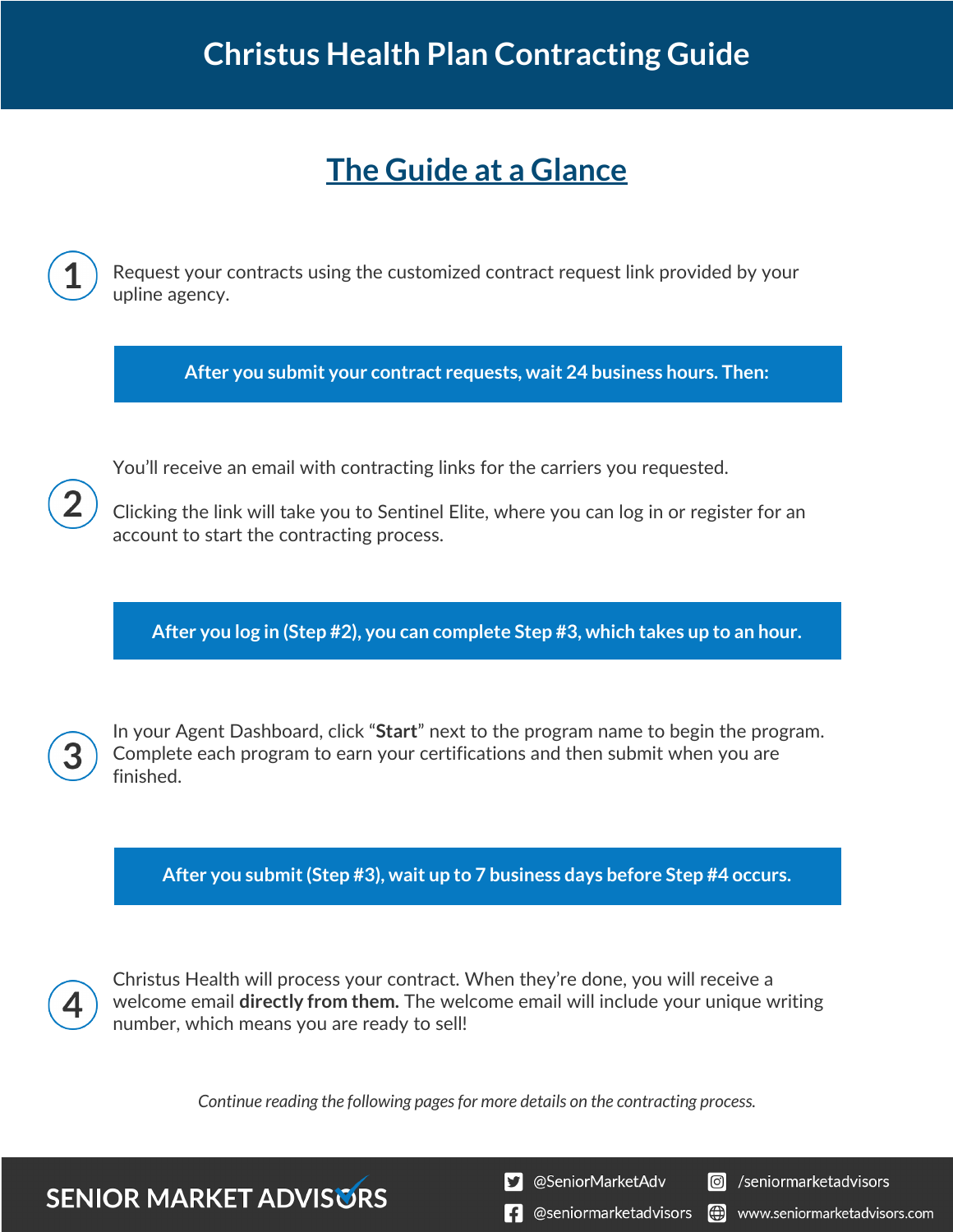## **Christus Health Plan Contracting Guide**

After you request to contract through AC.com, you will then begin receiving contracting links specific to you for the carriers that you requested within 24-48 hrs. These links will be coming from a wide variety of email addresses, so please keep an eye out on your email.

| <b>Email Example:</b>                                                                                                                                                                                           |  |  |  |  |  |
|-----------------------------------------------------------------------------------------------------------------------------------------------------------------------------------------------------------------|--|--|--|--|--|
| <b>From:</b> AgentContract.com Contracting contracting@seniormarketadvisors.com                                                                                                                                 |  |  |  |  |  |
| Good afternoon!                                                                                                                                                                                                 |  |  |  |  |  |
| We are reaching out to you regarding your request to contract with Christus Health Plan.<br>Please click the link below to further pursue your contracting request.<br>Christus Contract                        |  |  |  |  |  |
| Health Insurance Exchange registration code - MHBHIX1671<br>Medicare Advantage registration code - MHBMA1665                                                                                                    |  |  |  |  |  |
| Once the link is completed, Medicare Health Benefits will receive notification of completion and<br>will submit the contract to the carrier. You will then receive a welcome email within 5-7 business<br>days. |  |  |  |  |  |
| For technical support, please contact Sentinel Elite Support Center at 844-271-8567. Monday -<br>Friday from 8am - 9pm, and Saturday and Sunday from 9am-3pm.                                                   |  |  |  |  |  |
| Thank you for contracting with Medicare Health Benefits.<br>Medicare Health Benefits Contracting Team                                                                                                           |  |  |  |  |  |

Click on the Contracting Link provided in the email which takes you to **Sentinel Elite**.

If you have **already registered** in Sentinel Elite:

- Enter your Username and Password.
- Once logged in, go to your agent dashboard and click "**Register New**".

| <b>Agent Dashboard</b> | <b>Upload a Certificate</b>                                                                                                   | <b>Register New</b> |
|------------------------|-------------------------------------------------------------------------------------------------------------------------------|---------------------|
|                        | <b>ACTIVE PROGRAMS</b>                                                                                                        | Q                   |
| $\bullet$<br>٠         | Enter the Registration Code: MHBMA1665<br>You will receive the following message upon successful registration. Click<br>"OK": |                     |
|                        | $\times$<br><b>Success</b>                                                                                                    |                     |
|                        | You were successfully registered in the<br>Program program and were also added to the<br>group!                               |                     |
|                        | The program will appear in the New programs tab on your dashboard shortly.                                                    |                     |
|                        | OK                                                                                                                            |                     |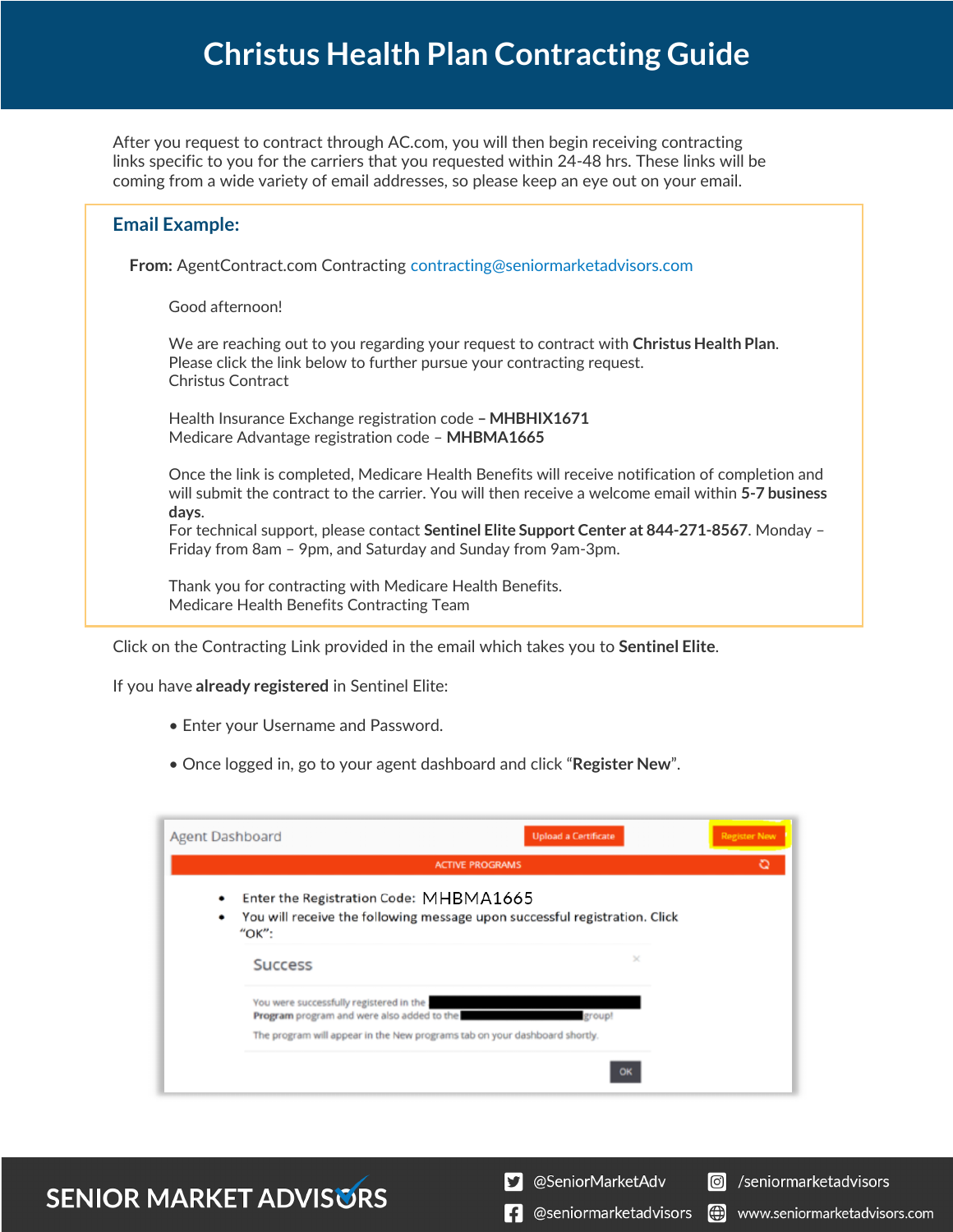## **Christus Health Plan Contracting Guide**

- Enter the Registration Code: **MHBMA1665** and click "**Submit**".
- You will receive the following message upon successful registration. Click "**OK**".
- Once you have completed registration, your 2020 CHRISTUS Health Plan program will be waiting for you to start on your agent dashboard.

If you **have not registered** in Sentinel Elite:

• Click on the "**Register as an Agent button**".

| Log In<br>Username   |                       |  |  |
|----------------------|-----------------------|--|--|
| Password             |                       |  |  |
| Remember me?         | Forgot your password? |  |  |
| Log In               |                       |  |  |
| Register as an Agent |                       |  |  |

• Enter your Social Security Number and then click "**Continue**".

| Step 1 - Please enter your information so that we can securely verify you. |              |          |
|----------------------------------------------------------------------------|--------------|----------|
| Your information is kept confidential and secure at all times.             |              |          |
|                                                                            |              |          |
| <b>REGISTER</b>                                                            |              |          |
| SSN <sup>*</sup>                                                           | Confirm SSN* |          |
|                                                                            |              |          |
|                                                                            |              |          |
|                                                                            |              | Continue |

• Enter the Registration Code: **MHBMA1665**

• Fill out all the required information and Create your login credentials and click "**Complete Registration**".

S @SeniorMarketAdv